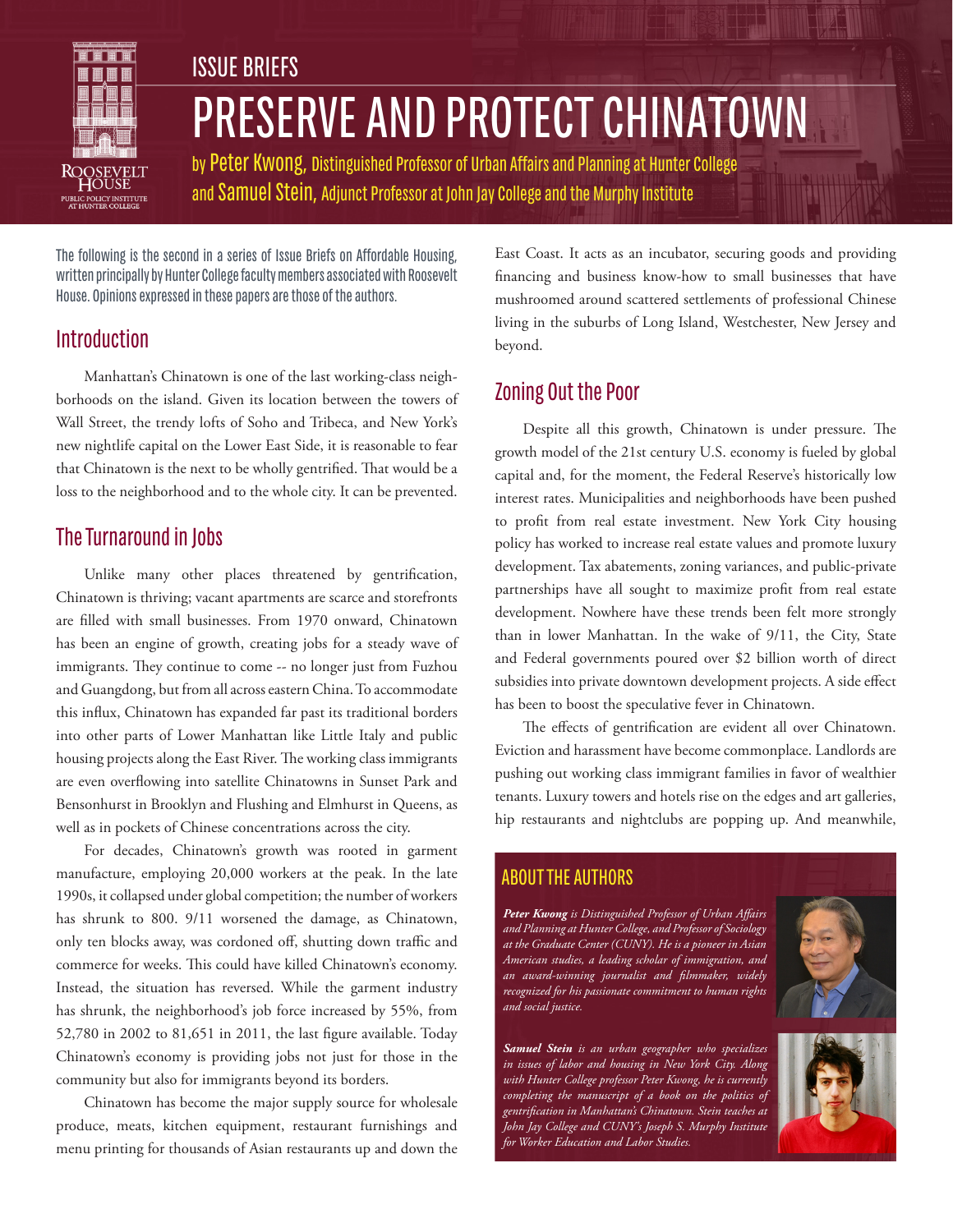real estate interests characterize the neighborhood as dirty and backward while enticing investors with the "brand" of Chinatown and its cultural heritage. For example, a neighborhood newspaper has quoted Wellington Chen, director of the Chinatown BID, as saying that without some sort of continued private street cleaning initiative, the neighborhood would return to the "dirty, smelly, neglected" days of the "not too distant past."

The Business Improvement District (BID) was established supposedly to make Chinatown "cleaner" by privatizing city functions like sanitation and security, under the auspices of an organization run by bankers, realtors and power brokers. Its real aim is to increase land values.

The signs are everywhere, but the battle is continuing. To escalate gentrification from isolated pockets to a full-blown transformation of Chinatown, developers have asked the state to grant targeted re-zonings, tax incentives and stronger public-private partnerships. Allied with these developers are non-profit community development corporations (CDCs). In the name of increasing the supply of affordable housing, they have worked with banks, real estate companies and government agencies to enable the construction of residential high-rises.

### Inclusionary Zoning

Their standard method is inclusionary zoning, a policy that rewards luxury developers who set aside a portion of their project for low and middle-income housing. Many times, these "affordable" apartments are managed by CDCs. In some cases, instead of providing any low-cost housing, developers pay nonprofits to build their own "affordable housing" elsewhere, turning community organizations into developers and landlords. The success of these nonprofits' "community work" is, ironically, measured by the rising value of the real estate of Chinatown, which only speeds up displacement.

The biggest development on the docket is SPURA — the Seward Park Urban Renewal Area. This 20-acre area on the lower East Side was cleared in 1967, pushing 2,000 working-class families out of their homes. Since then, the land has mostly laid fallow. Not until the end of the Bloomberg administration was the site turned over to a consortium of developers and non-profits. They will build a little low-income housing, a little more middle-income apartments, and a lot of luxury units. In the end, SPURA sets aside just 200 apartments, 20%, for low-income families, who are defined as making \$42,950 or less. The average family income in Chinatown is \$37,362.

There were hopes that the new de Blasio administration would revisit the deal in ways that could ease Chinatown's over-crowding. Instead, the Mayor appointed Kyle Kimball, Bloomberg's point person on SPURA, to head the city's powerful Economic Development Corporation. Shortly after his appointment, Kimball cited SPURA as a model for future development deals.

Such projects are characterized as economic development, encouraging private investment as a necessary stimulant when neighborhoods are in decline. Chinatown, however, is not in decline. On the contrary, it demonstrates growth, innovation and resilience. Yes, some investment could aid this growth and help the community but the huge scale of investment that developers contemplate would make Chinatown unlivable for most residents and swiftly erode its character and culture.

## A Micro-Ethnic Structure

That prospect does not trouble some nonprofit leaders and many educated Chinese-Americans who live outside the community. They are embarrassed by the neighborhood's workingclass character and deride it as a stagnant, low-wage community with no capacity for growth. These development boosters fail to realize that the neighborhood operates on a wholly different model from the typical western market economy. The latter is capital-intensive and depends on technological improvements and ever-more efficient use of labor. The Chinatown model, however, is labor-intensive, and its growth is based on refined division of labor.

Chinatown is not just a place where people live and work; it has a micro-ethnic structure with established business knowledge and financial networks capable of creating jobs. This model is neither fast nor sleek. It features large clusters of competitive, low-profit small businesses with slow growth potential — but it has the advantage of allowing independent enterprises to operate in a steadier economic environment than the western model. Given the low profit margins, employers often exploit their labor and resort to substandard pay and conditions. But for decades workers have been fighting back, and have seen significant victories. This model has accommodated and sustained waves of immigrants since the early 1970s.

The Chinatown model, however, is fragile. Any undue cost increases like rent hikes or BID fees, would threaten small businesses. Similarly, the building stock could probably not survive the wholesale up-zonings that have occurred throughout the city in recent years. If that were to occur here, tenants would be evicted, affordable housing would be displaced by luxury enclaves, and small businesses would be replaced by boutiques and chain stores. Such changes would rip up the social fabric that has evolved over decades and that gives Chinatown its soul.

#### The Path to Preservation

Gentrification, however, is not inevitable. An organic opposition has developed, comprising a tenuous coalition of